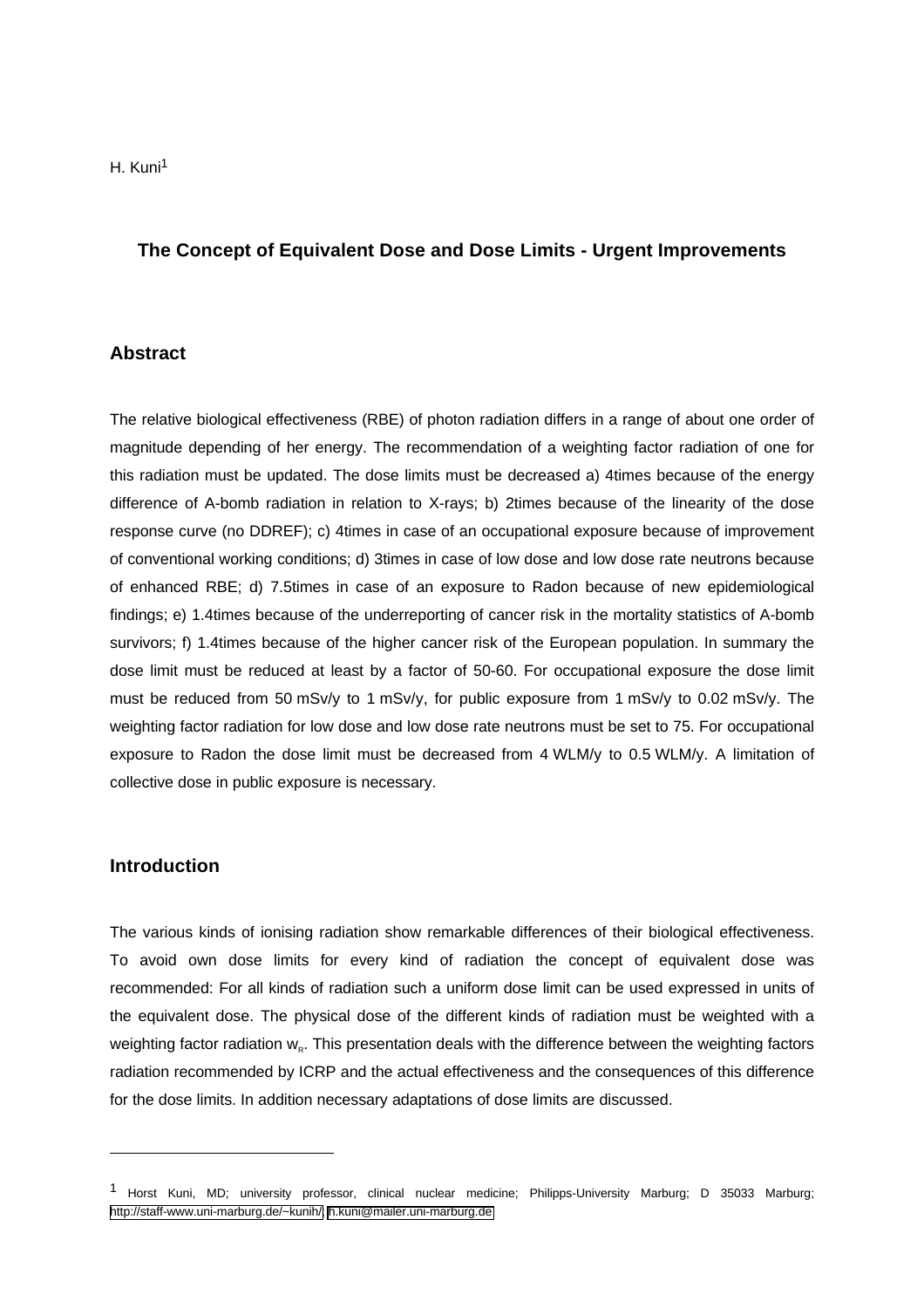#### **Relative Biological Effectiveness of Photon Radiation**

The relative biological effectiveness (RBE) of photon radiation is dependent on her energy (cf. fig. 1). Tested on the production of dicentric chromosomal aberrations the difference for stochastic effects covers a range of about one order of magnitude. This fact is masked by the recommendation of a weighting factor radiation  $w_{\kappa}$  of one for all kinds of photon radiation regardless of her energy. In so far this recommendation has an immediate consequence for setting the dose limits because of the difference of energy between photon radiation from important sources and the gamma radiation of the atomic bombs. Initially the gamma radiation of the atomic bombs was considered as equivalent to the gamma radiation of <sup>60</sup>Co. But according to newer findings an energy of 3-4 MeV must be assumed [3]. Calculated as biologically equivalent radiation one unit of the dose of the atomic bomb radiation has only approximately a quarter of the RBE of the same physical dose of X-rays and a half of the RBE of the same physical dose of the gamma radiation from usual sources in medicine and industry.



Fig. 1: Relative biologic effectiveness of photon radiation for stochastic effects (e.g. carcinogenesis) depending on energy. Curve after ICRU 40 [**2**] extrapolated after data of the production of dicentric chromosomal aberrations [**3**]. Values standardised for 250 kVp X-rays.

Vice versa X-rays are about four times more biologically effective as the radiation of the atomic bombs. The dose limits of X-rays must be reduced by a factor of four. As a quality factor with reference to X-rays is being used this is also true for densely ionising radiation.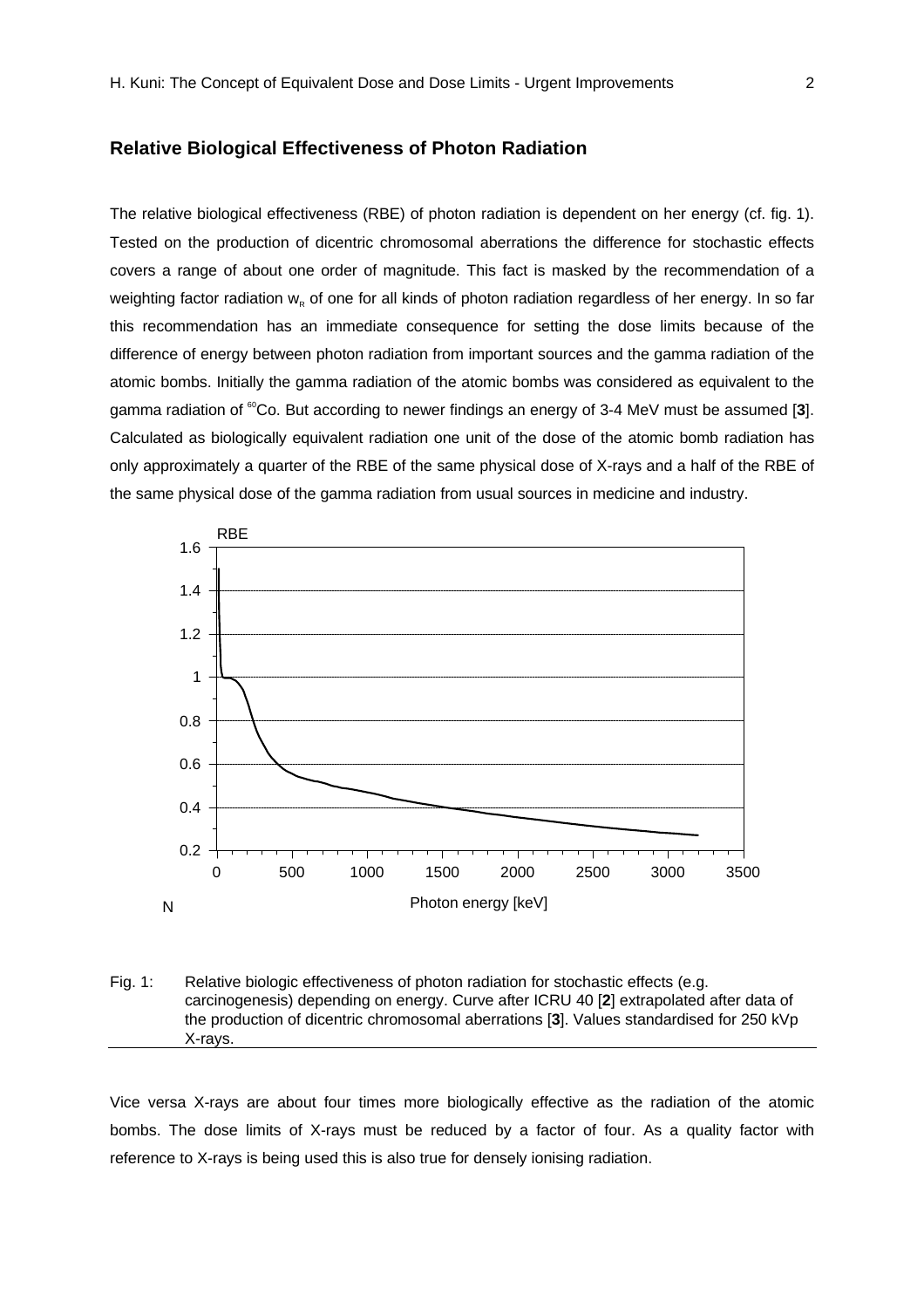## **Linearity of Dose Response Curve**

The probability coefficients for stochastic effects (e.g. carcinogenesis) used by the ICRP 60 to justify the dose limits were derived from the mortality statistics of the atomic bomb survivors after the dose revision DS86. ICRP assumes a dose-response curve with a linear-quadratic shape. The used hypothesis interprets the carcinogenic effects of an exposure to high doses in the range of one Sievert and more as the consequence of multiple hits of photons. In the low dose range, say below 200 mSv, or in case of low dose rates less than 100 mSv per hour, the hypothesis supposes an additional recovery with the result of a decreased probability coefficient. ICRP postulates a dose and dose rate effectiveness factor (DDREF) of two (cf. 2). A figure like this is missed in ICRP 60. Quite obviously the observations support a linear relationship more strongly than a linear-quadratic one. Beyond that, in the lowest dose groups a significantly higher excess relative risk per dose was observed as claimed by Köhnlein and Nußbaum [5] and as confirmed in the recent update of the mortality data by RERF [6].



Fig. 2: Relationship of excess relative risk for mortality from solid tumours (all cancer except leukaemia) and dose. Colon dose representing the mean dose of all tissues. The correlation of the excess relative risk and the probability coefficient of ICRP 60 is valid for a mean relative cancer mortality of 19%. Mean values and 95% confidence intervals of observations after [4]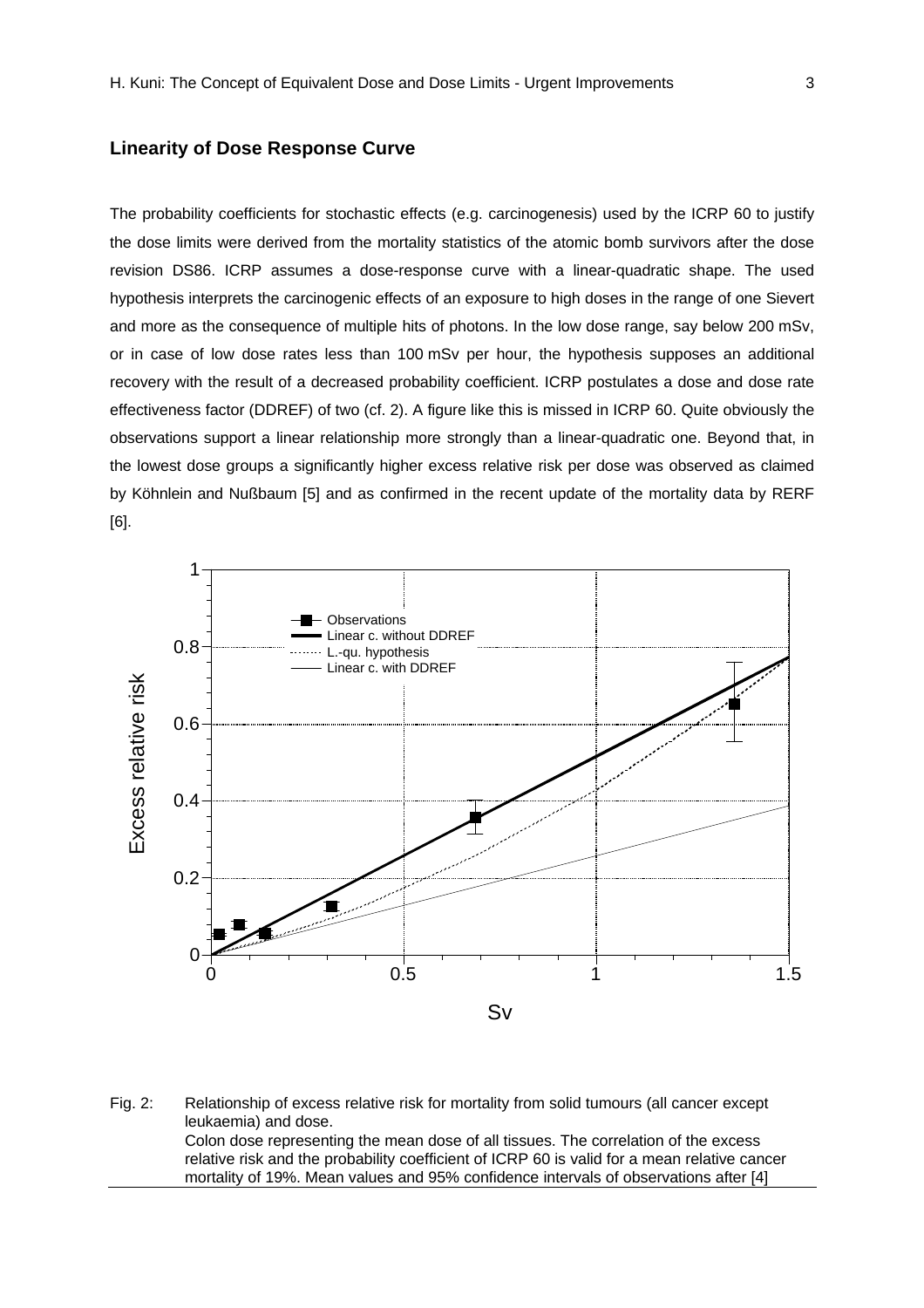The defenders of the linear-quadratic hypothesis and of a DDREF claim that in the dose range less than 200 mSv the difference between the two curves cannot be distinguished significantly. Not to mention that this uncertainty should be a good reason for caution, the difference between the various shapes of the dose-relationship can also be discriminated in the high dose range up to four Sievert (cf. 3). Again the hypothesis of a linear dose-response relationship is supported more strongly than the linear-quadratic one.



Fig. 3: Comparison of the linear and linear-quadratic hypothesis with the observations in the dose range up to 4 Sv. Mean values and 95% confidence intervals of observations after [4]

Summing up important human data about the induction of solid tumours a DDREF of two isn't justified. Solid tumours are responsible for about 90% of the additional mortality after an exposure to ionising radiation as well as for more than 95% of the additional incidence of malignant tumours. Therefore the dose limits recommended by ICRP must be corrected for the DDREF and therefore decreased by a factor of two.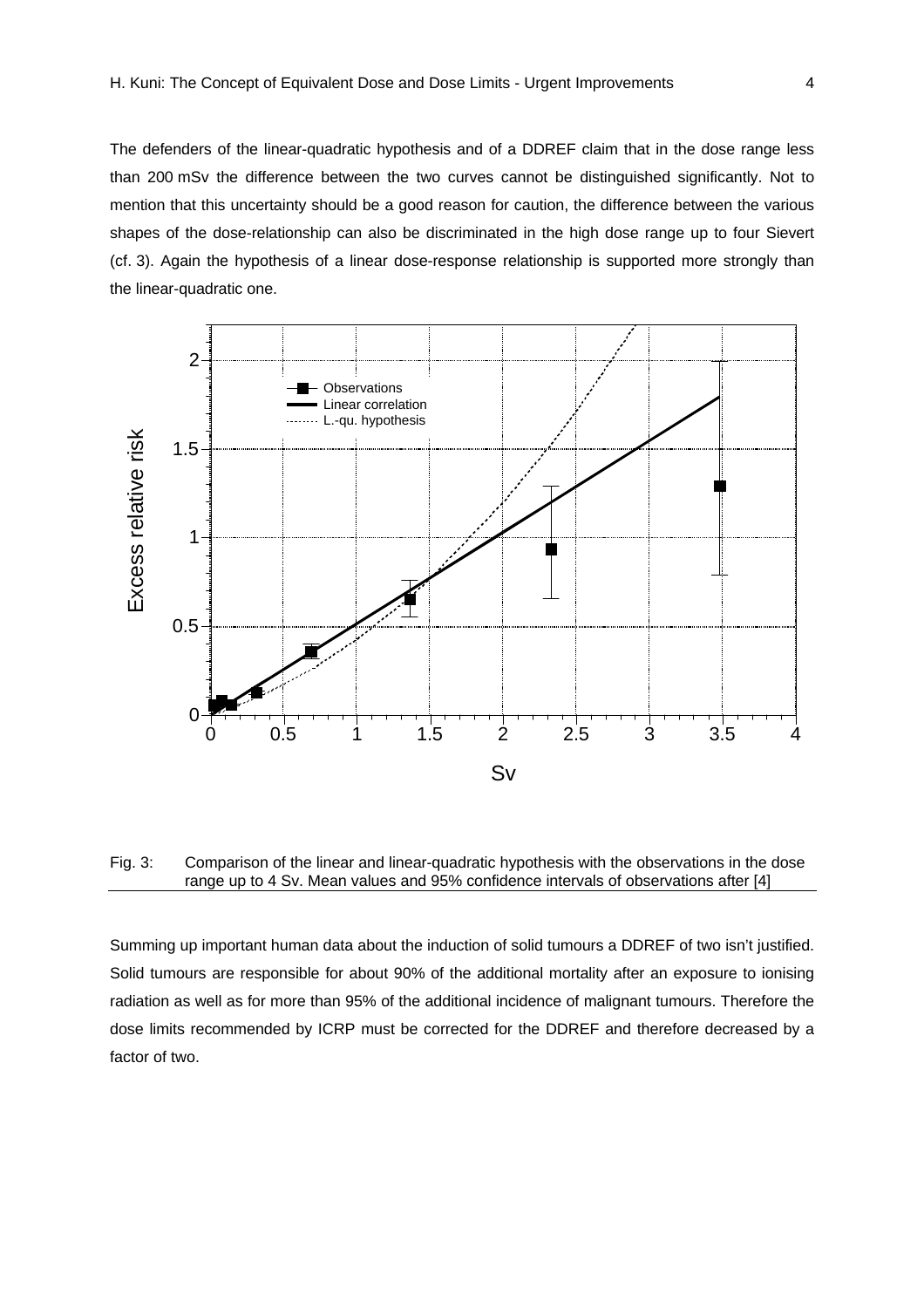# **Underreporting of Radiation Induced Cancer Mortality**

The ICRP calculations of cancer risk base on the data of mortality registers. But more recent results of RERF using incidence data show an underreporting of the cancer risk described by the mortality data. Thereby follows a 40% increase of the gradient of dose-relationship [7]. Again the linear doserelationship is supported strongly [8] (cf. fig. 4).

The underreporting of mortality data must be considered by a decrease of the dose limits by a factor of 1.4.



Fig. 4: As fig. 2, but for incidence data and with the linear relationship between incidence and dose. Mean values and 95% confidence intervals of observations after [8]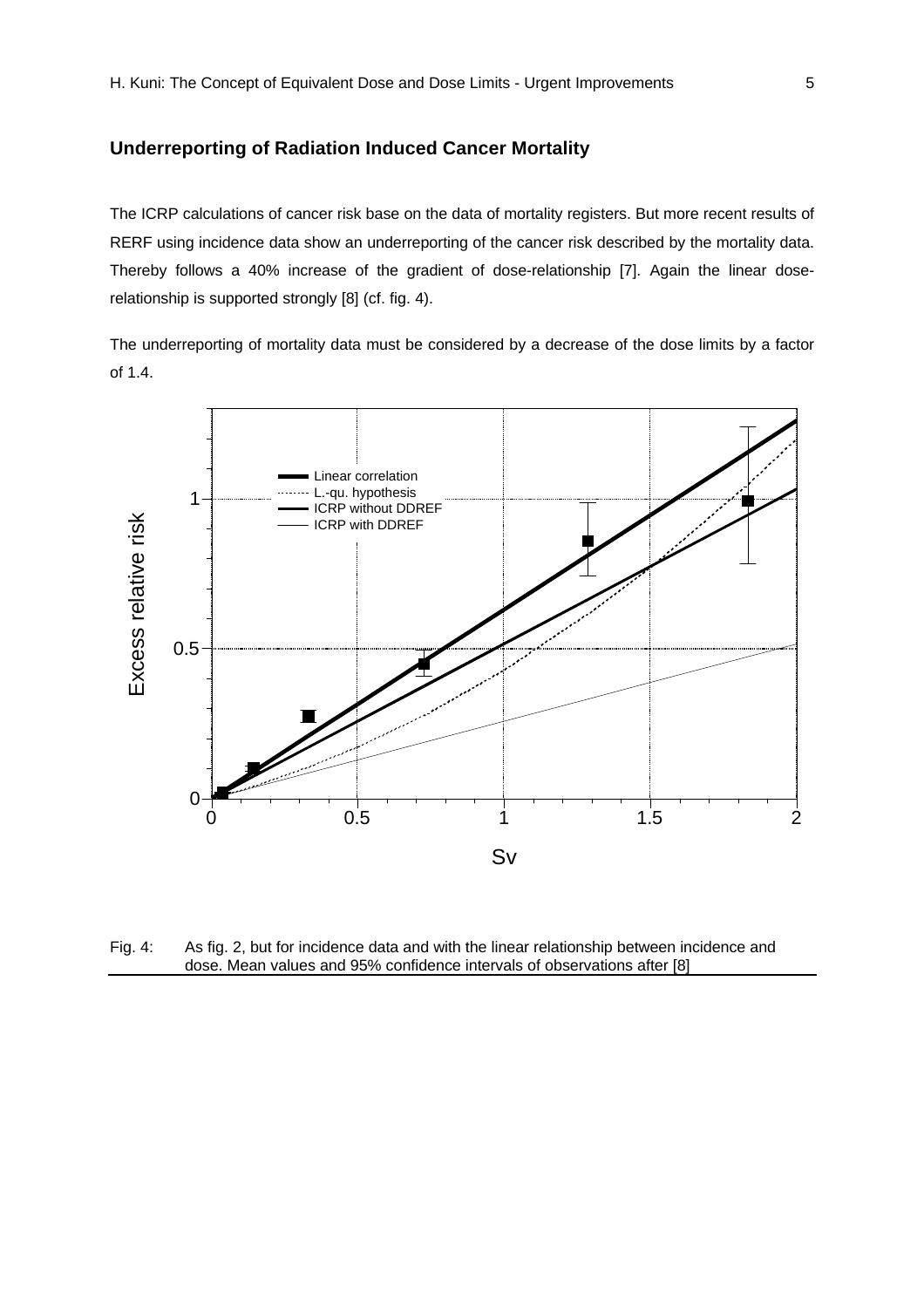# **Improvement of Conventional Working Conditions**

The dose limits of ICRP for radiation workers are justified by the comparison with the risk of fatal industrial accidents. But the refined reference value is not a constant. In all industrial countries a longterm decreasing trend of about 3% per year can be observed. E.g. in FRG the figure drops about to a quarter during three decades (cf. fig. 5).



Fig. 5: Revision of dose limits necessary to follow the increasing standard of industrial safety. Demonstrated by the comparison with the number of fatal industrial accidents per 1000 fulltime worker years in the FRG. Mean of all branches without road accidents. Data: [**9**]

Independently of the new scientific results described above the dose limit must be lowered by a factor of four.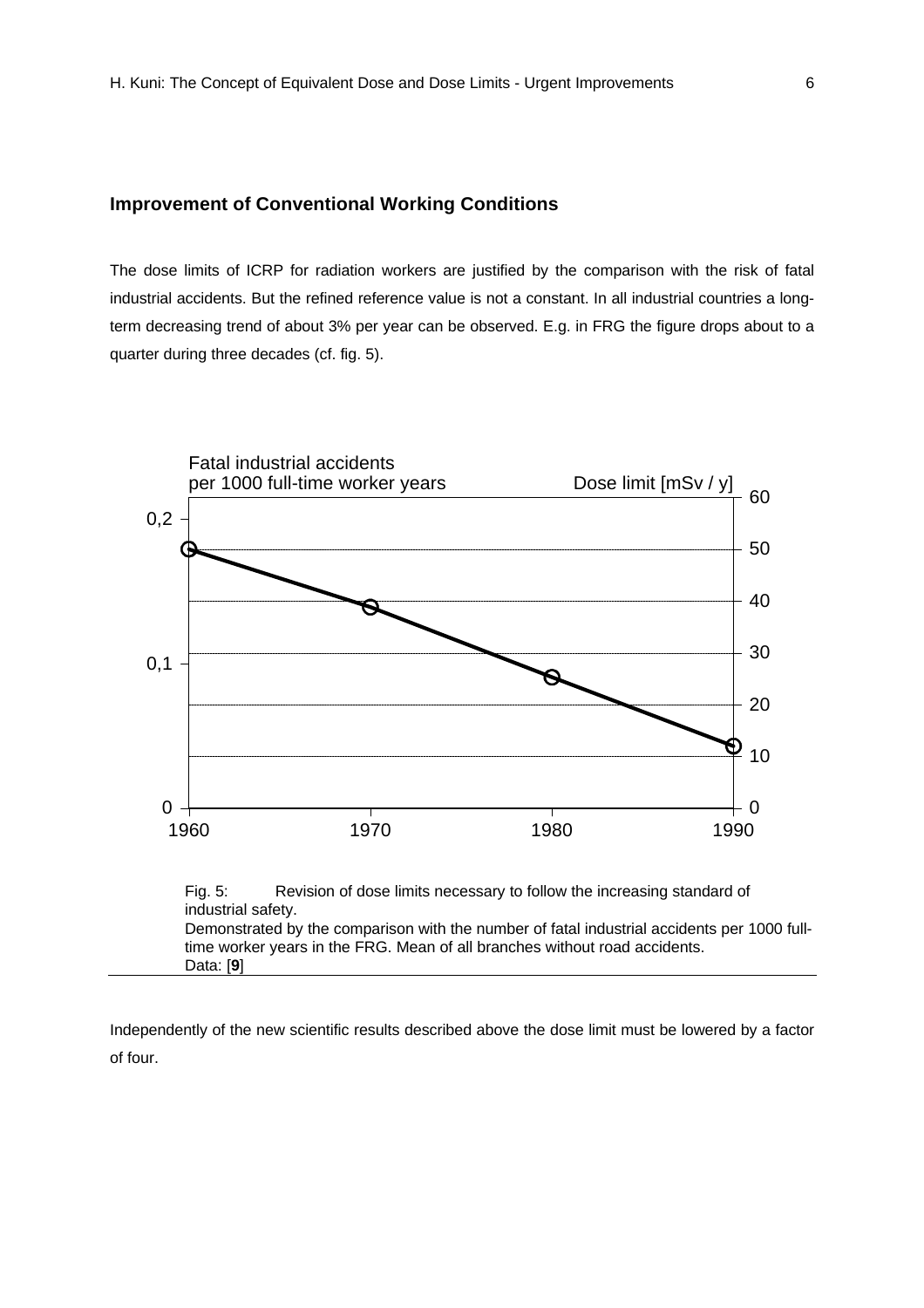## **The Demographic Influence**

The longer the observation of the atomic bomb survivors can be extended, the more clearly the multiplicative model can be confirmed. This means, that in a population with a higher spontaneous incidence of cancer, the number of excess tumours after an exposure to ionising radiation increases proportionally. In the European countries with long life expectancy the probability of fatal cancer is about 20% higher than in Japan, as demonstrated for the example of Great Britain. The ICRP has determined the probability coefficient for a special "world population", a mean of China, Great Britain, Japan, Puerto Rico and USA, with reduced life expectancy. The lower result is used to justify the recommended dose limit (cf. fig. 6). On the contrary respecting the demographic situation in European countries with high life expectancy the dose limit must be reduced by a factor of 1.4.



Fig. 6: Probability coefficients for fatal cancer as estimated in the population of Japan, extrapolated into the population of Great Britain using the multiplicative model and stated for "world population" by ICRP 60.

## **Densely Ionising Radiation**

Assessing neutrons in the concept of equivalent dose the ICRP 60 recommends higher values of weighting factor radiation than the old quality factor, e.g. for neutrons with unknown energy 20 instead of 10. Depending from neutron energy lower values are recommended, too. Many higher results of RBE research are not considered [10]. Especially in the range of low doses and/or low dose rates an enhancement factor of at least three must be taken into account.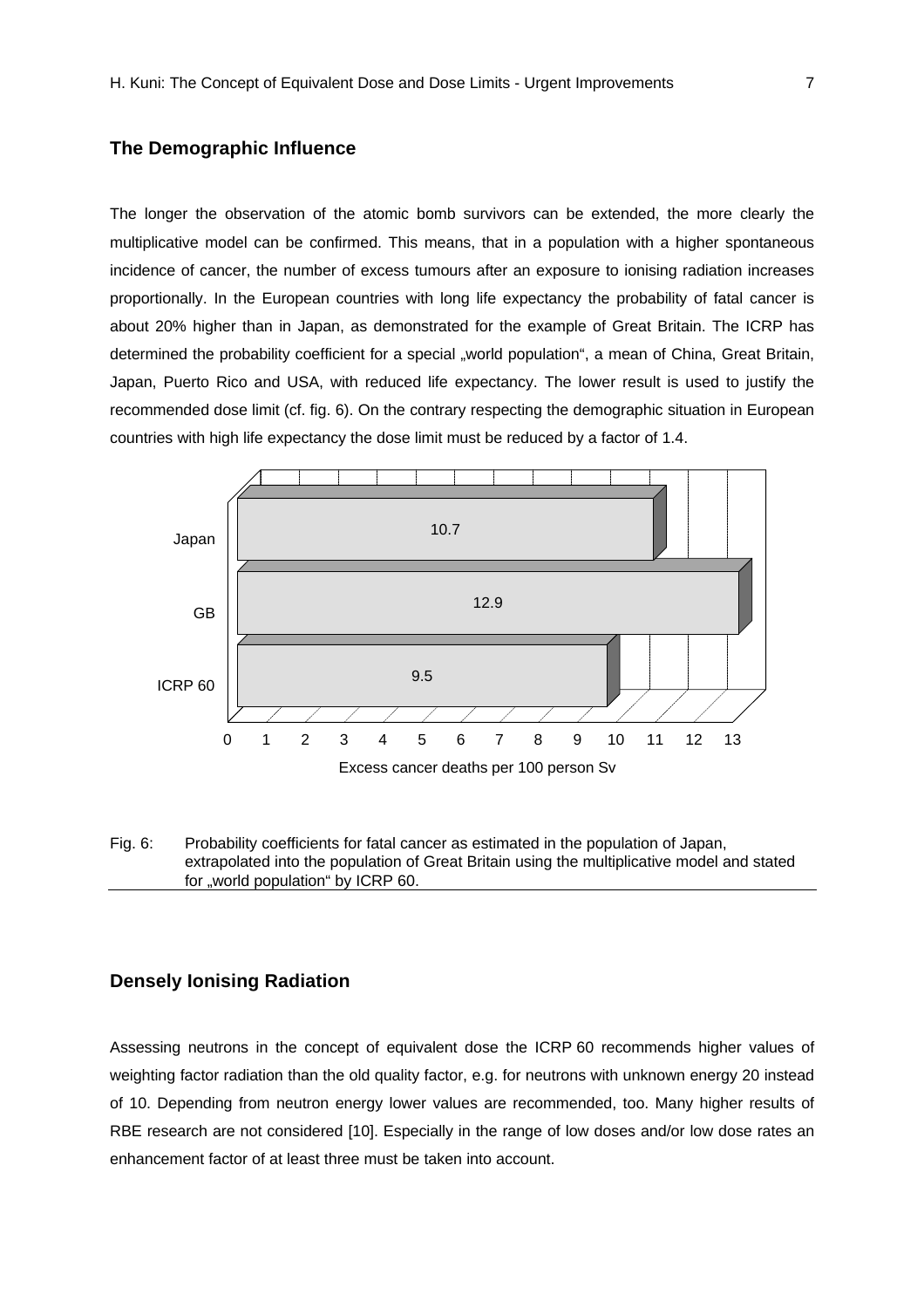Most of the results were taken from experiments with animals and cell cultures. But now first experience with human data from flight personnel, occupationally exposed to low dose rate neutrons can be used proving the following thesis [11]: Taking the recommendation of a quality factor of 25 by ICRU 40 as a basis a RBE of 75 must be expected.

Following this thesis, the observed cancer risk must be higher than a factor of 20 than the values expected using the dose equivalent after ICRP 60 (RBE X-rays vs. gammarays of atomic bombs: 4, factor of inverse dose rate of neutrons: 3,  $w_{R}$  ICRP 60 vs. Q ICRU 40: 1.25; 4\*3\*1.25=16). The observed multiples with factors between 16 and 25 support my thesis (cf. fig. 7).



Fig. 7: Comparison of the equivalent dose of occupational exposure of various groups of flight personnel calculated using the weighting factors radiation of ICRP 60 with the biologically equivalent dose necessary explaining the observed increase of cancer risk (left scale). The multiple, biologically equivalent dose divided by equivalent dose ICRP 60, is shown at the right scale.

Data on breast cancer, all cancers female and solid tumours female after [12], on all cancers male after [13], on leukaemia after [14].

However, the observed risk of breast cancer exceeds the value expected according to ICRP nearly forty times and the value calculated according to my thesis nearly two times. Regarding this also a specially high sensitivity of breast tissue to neutrons as seen also in animal experiments should be discussed [15].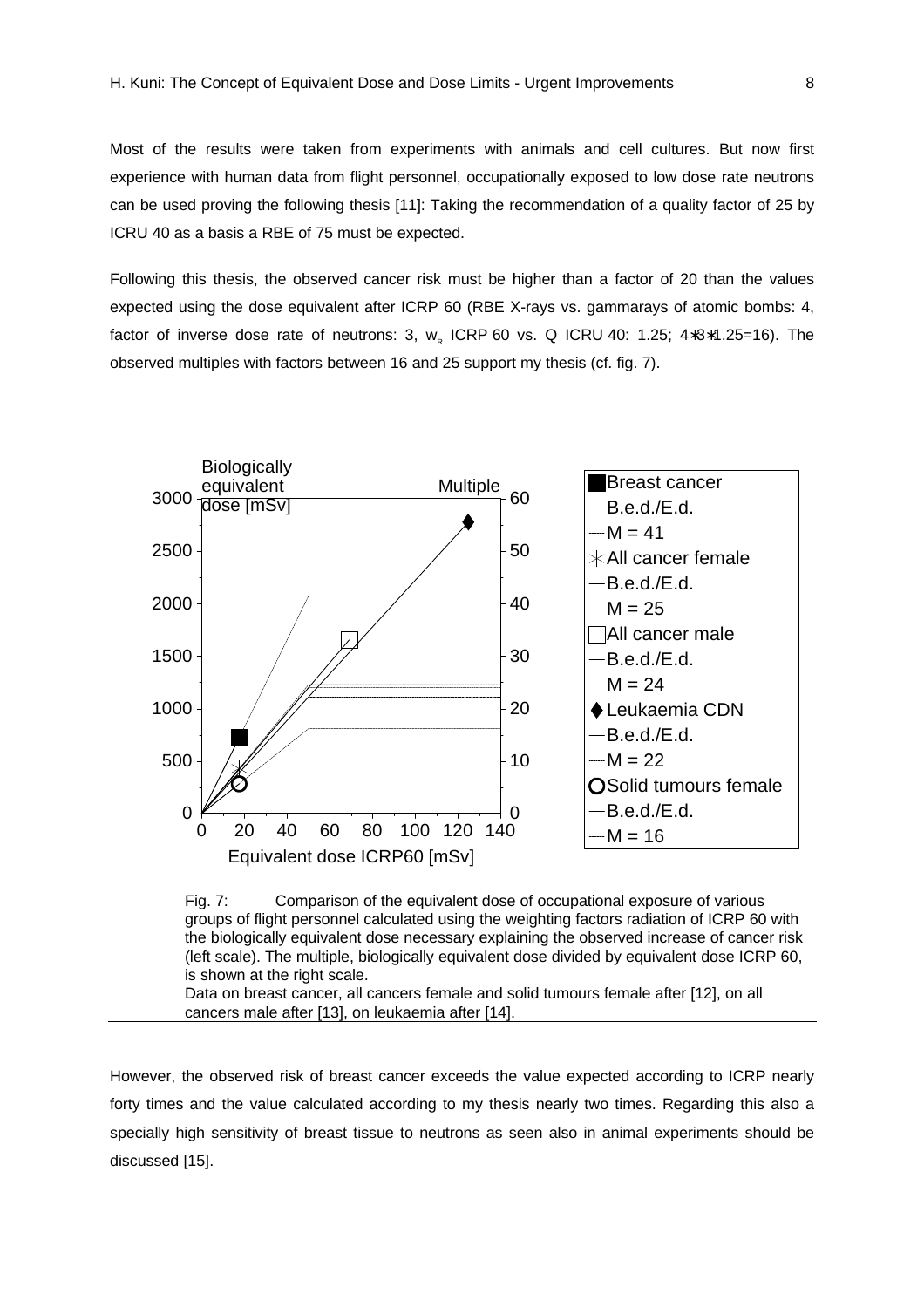In the special case of an occupational exposure to Radon new epidemiological findings support an inverse dose rate effect. Considering this the interpretation of the differences between the lung cancer risk in various populations exposed to very different dose rates has the result of higher risk values per dose than assumed before. A more detailed discussion in not possible without extension of the given time frame. Very briefly it must suffice that a reduction of the dose limit is necessary by a factor of 7.5 [16].

# **Conclusions**

The interference of all these corrections necessary to establish appropriate safety standard in European countries is multiplicative. The deviation of the parameters chosen by the ICRP from the mean of observations is unidirectional. Therefore the complete correction factor is the result of a chain multiplication, which I hardly dare to present. In the case of X-rays: 4∗2∗1.4∗4∗1.4 = 63. This means a reduction of the permissible occupational dose for radiation workers from 50 mSv/y to 1 mSv/y, at least. Using this improved dose limit for neutrons a weighting factor radiation of at least 75 must be recommended. The dose limit for an occupational exposure to Radon must be reduced from 4 WLM/y to 0.5 WLM/y.

Again I hardly dare to present the conclusions that must be claimed for public radiation protection: To provide an adequate safety standard the dose limit of 1 mSv/y have to be reduced to 0.02 mSv/y or 20 μSv/y.

#### **References**

- 1 ICRP 60 1991, International Commission on Radiological Protection, Publication 60: 1990 Recommendations of the International Commission on Radiological Protection, Annals of the ICRP Vol. 21, No. 1-3, Pergamon Press, Oxford, New York, Seoul, Tokyo
- 2 ICRU 40 1986: **I**nternational **C**ommission on **R**adiation **U**nits and Measurements, The Quality Factor in Radiation Protection, Report of a Joint Task Group of the ICRP and ICRU to the ICRP and ICRU, Report 40, Bethesda, Maryland 20814, USA
- 3 **Straume, T. 1995:** High-Energy Gamma Rays in Hiroshima and Nagasaki: Implications for Risk and wR, Health Phys. 69, 954-956
- 4 **Shimizu, Y.,Kato, H.,Schull, W.J. 1988:** Life Span Study Report 11, Part 2. Cancer Mortality in the Years 1950-85 Based on the Recently Revised Doses (DS86), Radiation Effects Research Foundation, Hiroshima, Technical Report, RERF TR 5-88, 1988